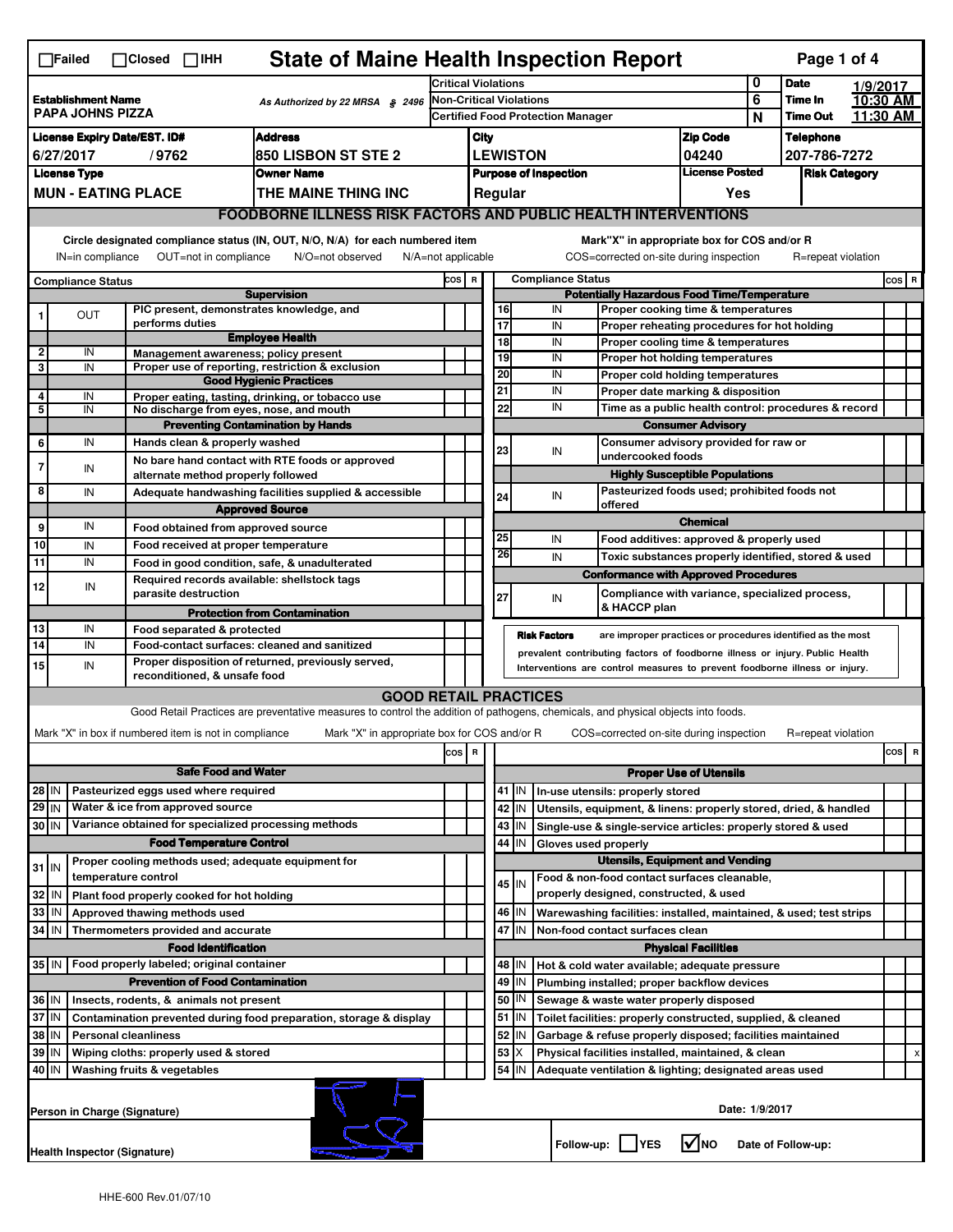|                                                    | Page 2 of 4                           |                         |                                        |              |                   |                                  |  |  |  |  |  |
|----------------------------------------------------|---------------------------------------|-------------------------|----------------------------------------|--------------|-------------------|----------------------------------|--|--|--|--|--|
| <b>Establishment Name</b>                          | As Authorized by 22 MRSA § 2496       | 1/9/2017<br><b>Date</b> |                                        |              |                   |                                  |  |  |  |  |  |
| <b>PAPA JOHNS PIZZA</b>                            |                                       |                         |                                        |              |                   |                                  |  |  |  |  |  |
| License Expiry Date/EST. ID#<br>6/27/2017<br>/9762 | <b>Address</b><br>850 LISBON ST STE 2 |                         | City / State<br><b>LEWISTON</b><br>/ME |              | Zip Code<br>04240 | <b>Telephone</b><br>207-786-7272 |  |  |  |  |  |
|                                                    | <b>Temperature Observations</b>       |                         |                                        |              |                   |                                  |  |  |  |  |  |
| Location                                           | <b>Temperature</b>                    |                         |                                        | <b>Notes</b> |                   |                                  |  |  |  |  |  |
| hot water                                          | $110+$                                |                         |                                        |              |                   |                                  |  |  |  |  |  |
|                                                    |                                       |                         |                                        |              |                   |                                  |  |  |  |  |  |
| meat                                               | 40                                    |                         |                                        |              |                   |                                  |  |  |  |  |  |
|                                                    |                                       |                         |                                        |              |                   |                                  |  |  |  |  |  |
| cheese                                             | 35                                    |                         |                                        |              |                   |                                  |  |  |  |  |  |
|                                                    |                                       |                         |                                        |              |                   |                                  |  |  |  |  |  |
| sausage                                            | 40                                    |                         |                                        |              |                   |                                  |  |  |  |  |  |
|                                                    |                                       |                         |                                        |              |                   |                                  |  |  |  |  |  |
| sand bar                                           | 34                                    |                         |                                        |              |                   |                                  |  |  |  |  |  |
|                                                    |                                       |                         |                                        |              |                   |                                  |  |  |  |  |  |

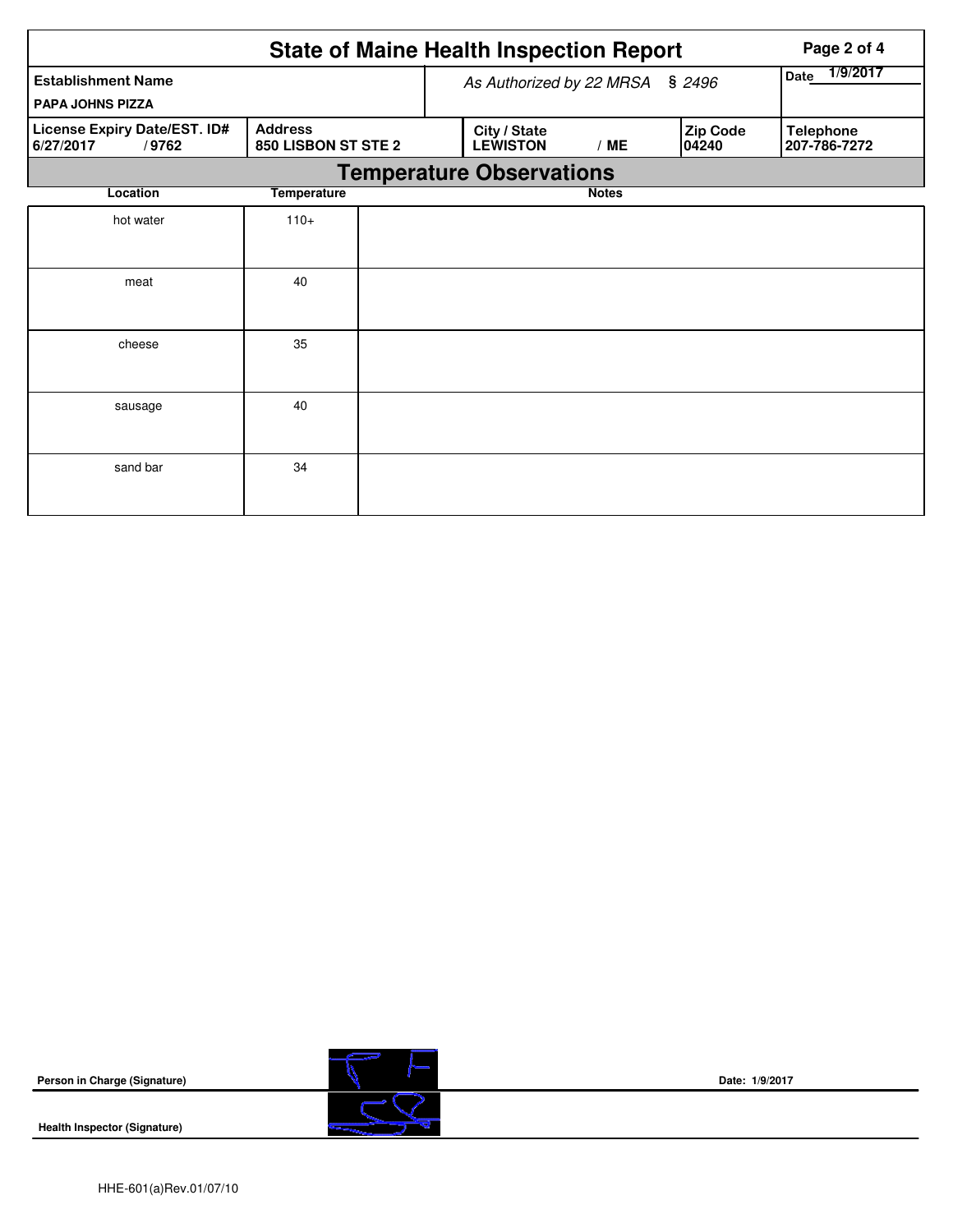|                                                                                                                                                                                   |                                                                            |                                 |    |                          | Page 3 of 4             |  |  |  |  |
|-----------------------------------------------------------------------------------------------------------------------------------------------------------------------------------|----------------------------------------------------------------------------|---------------------------------|----|--------------------------|-------------------------|--|--|--|--|
| <b>State of Maine Health Inspection Report</b>                                                                                                                                    |                                                                            |                                 |    |                          |                         |  |  |  |  |
| <b>Establishment Name</b>                                                                                                                                                         |                                                                            |                                 |    |                          | 1/9/2017<br><b>Date</b> |  |  |  |  |
| <b>PAPA JOHNS PIZZA</b>                                                                                                                                                           |                                                                            |                                 |    |                          |                         |  |  |  |  |
| License Expiry Date/EST. ID#<br>/9762<br>6/27/2017                                                                                                                                | <b>Address</b><br>850 LISBON ST STE 2                                      | City / State<br><b>LEWISTON</b> | ME | <b>Zip Code</b><br>04240 |                         |  |  |  |  |
| <b>Observations and Corrective Actions</b>                                                                                                                                        |                                                                            |                                 |    |                          |                         |  |  |  |  |
| Violations cited in this report must be corrected within the time frames below, or as stated in sections<br>8-405.11 and 8-406.11 of the Food Code                                |                                                                            |                                 |    |                          |                         |  |  |  |  |
| 1: 2-102.12: N: No Certified Food Protection Manager.                                                                                                                             |                                                                            |                                 |    |                          |                         |  |  |  |  |
| INSPECTOR NOTES: expired needed 90 days pic taking class 1/16/2017                                                                                                                |                                                                            |                                 |    |                          |                         |  |  |  |  |
| 53: 6-101.11.(A): N: Indoor surfaces are not properly constructed as to be smooth, durable, and easily cleanable or constructed of nonabsorbent material<br>in areas of moisture. |                                                                            |                                 |    |                          |                         |  |  |  |  |
| INSPECTOR NOTES: fill in gaps between sink and walls re-caulk repeat                                                                                                              |                                                                            |                                 |    |                          |                         |  |  |  |  |
| 53: 6-201.11: N: Floors, walls, and ceilings are not smooth and easily cleanable.                                                                                                 |                                                                            |                                 |    |                          |                         |  |  |  |  |
| INSPECTOR NOTES: replace cracked or missing floor tiles                                                                                                                           |                                                                            |                                 |    |                          |                         |  |  |  |  |
|                                                                                                                                                                                   | 53: 6-201.13.(A): N: Floor and wall junctures are not enclosed and sealed. |                                 |    |                          |                         |  |  |  |  |
| INSPECTOR NOTES: install cove base where missing                                                                                                                                  | repeat                                                                     |                                 |    |                          |                         |  |  |  |  |
| 53: 6-201.16: N: Wall and ceiling coverings are not easily cleanable.                                                                                                             |                                                                            |                                 |    |                          |                         |  |  |  |  |
| INSPECTOR NOTES: replace missing ceiling tiles                                                                                                                                    |                                                                            |                                 |    |                          |                         |  |  |  |  |
| 53: 6-501.12: N: The physical facilities are not clean.                                                                                                                           |                                                                            |                                 |    |                          |                         |  |  |  |  |
| INSPECTOR NOTES: clean walls and floors through-out                                                                                                                               |                                                                            |                                 |    |                          |                         |  |  |  |  |
|                                                                                                                                                                                   |                                                                            |                                 |    |                          |                         |  |  |  |  |
|                                                                                                                                                                                   |                                                                            |                                 |    |                          |                         |  |  |  |  |
|                                                                                                                                                                                   |                                                                            |                                 |    |                          |                         |  |  |  |  |
|                                                                                                                                                                                   |                                                                            |                                 |    |                          |                         |  |  |  |  |
|                                                                                                                                                                                   |                                                                            |                                 |    |                          |                         |  |  |  |  |
|                                                                                                                                                                                   |                                                                            |                                 |    |                          |                         |  |  |  |  |



**Health Inspector (Signature)** 

C

**Date: 1/9/2017**